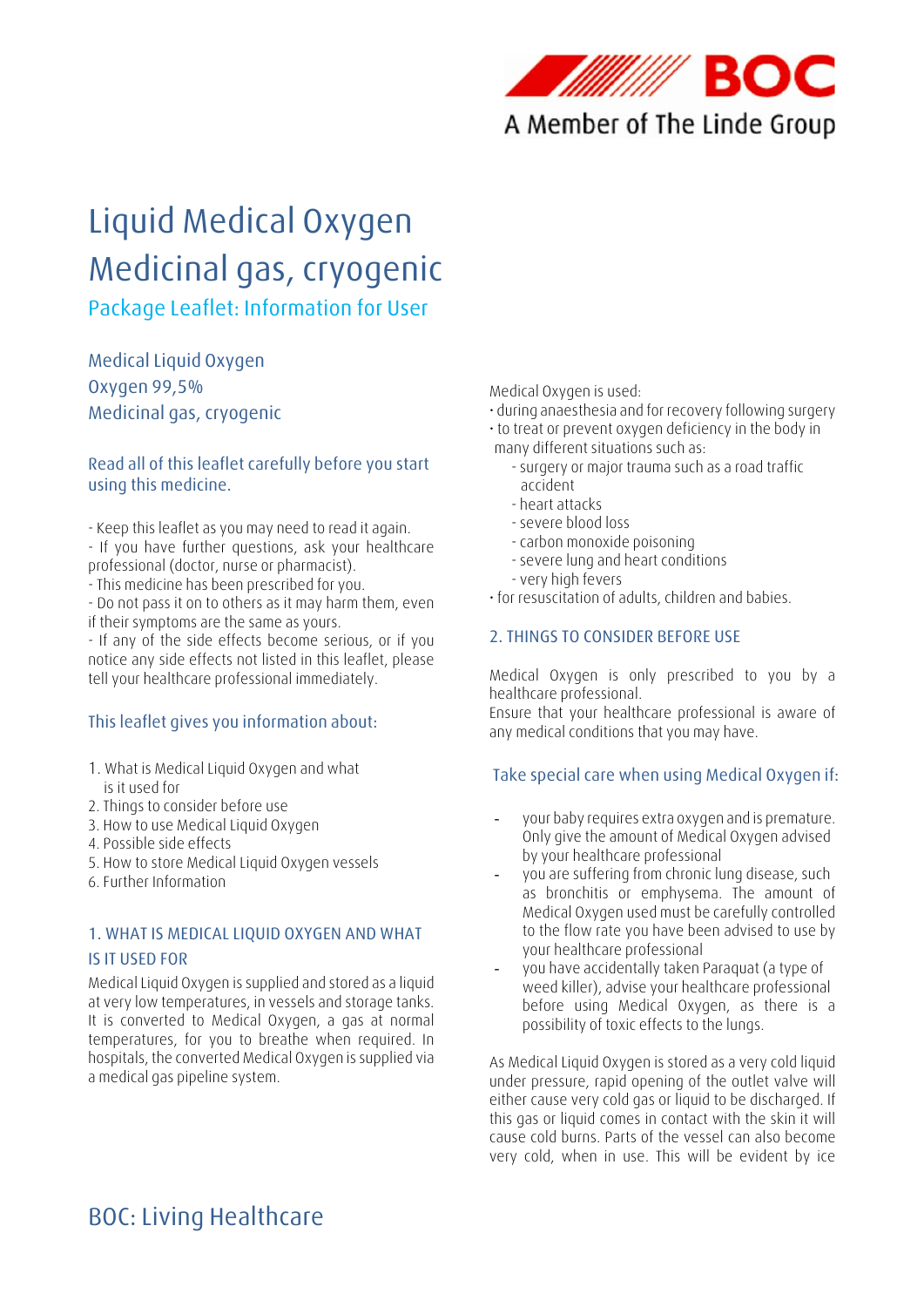forming on the cold sections and care should be taken not to touch these areas.

If you have received a cold burn intense pain may be experienced when the skin starts to thaw. To treat cold burns:

- loosen any clothing restricting blood flow and get medical help immediately
- do not apply any direct heat to the affected area
- place the affected area(s) in lukewarm water
- use sterile, dry dressings to protect the damaged skin.

Your clothing could become saturated with oxygen if either liquid or excessive gas comes in contact with it. If your clothing becomes saturated you should walk around in a well-ventilated area for 15 minutes, keeping well away from naked flames and sources of ignition.

### Taking other medicines

If you have been taking or prescribed Bleomycin (to treat cancer), Amiodarone (to treat an irregular heartbeat) or Nitrofurantoin and similar antibiotics (to treat infection), advise your healthcare professional before using Medical Oxygen, as there is a possibility of toxic effects to the lungs.

Tell your healthcare professional if you are taking or have recently taken any other medicines, including medicines obtained without a prescription.

### Pregnancy and breast feeding

Medical Oxygen will not affect you or your baby if used during pregnancy or whilst breast feeding.

### Driving and using machines

You may drive and use machines after using Medical Oxygen providing that your healthcare professional considers that you are both fit and capable.

### 3. HOW TO USE LIQUID MEDICAL OXYGEN

### Instructions for use

Medical Liquid Oxygen is only given to you after it has been converted into Medical Oxygen at room temperature. In a hospital or clinic Medical Oxygen will be given to you by a healthcare professional. They will ensure that your Medical Oxygen supply is suitable for your use and that the equipment has been set up correctly so that you receive the right amount of oxygen.

To breathe your oxygen, you will either be given a face mask or a nasal cannula. The prongs on the cannula are inserted into your nostrils and the tubing is placed over your ears and adjusted under your neck for comfort. The face mask or nasal cannula is connected to your oxygen system with the tubing provided.

If you are using a Medical Liquid Oxygen vessel at home, you will be given full training on the use of your vessel and equipment when you receive your first supply.

When using your Medical Liquid Oxygen at home directly from your vessel, you must:

• ensure the liquid cylinder is stood upright on a flat surface and supported so that it will not fall over. Medical Liquid Oxygen vessels should only be used in the vertical position with the valve uppermost, to prevent liquid from being spilt.

• check the contents gauge on the vessel before you start to make sure there is enough gas available for your use.

•check that the tubing is correctly fitted to the outlet.

•select the flow prescribed by your healthcare professional.

•ensure that all equipment is kept free from oil and grease.

•open the valve slowly

•if a leak occurs, this will be evident by a hissing noise.

When using your Liquid Medical Oxygen vessel at home to fill a portable cylinder, you must:

•ensure the vessel is stood upright on a flat surface and supported so that it will not fall over. Liquid Medical Oxygen vessels should only be used in the vertical position with the valve uppermost, to prevent liquid from being spilt.

•check the contents gauge on the vessel before you start to make sure there is enough gas available for your use.

•follow the instructions provided for the portable cylinder.

Never store your portable cylinder in engaged position on the vessel.

Always use your Medical Liquid Oxygen equipment exactly as your healthcare professional has shown you and at the correct flow rate. You should check with your healthcare professional if you are not sure.

DO NOT SMOKE **or have a naked flame near your Medical Liquid Oxygen gas vessel. The oxygen will make a flame burn much more violently.** 

### BOC: Living Healthcare